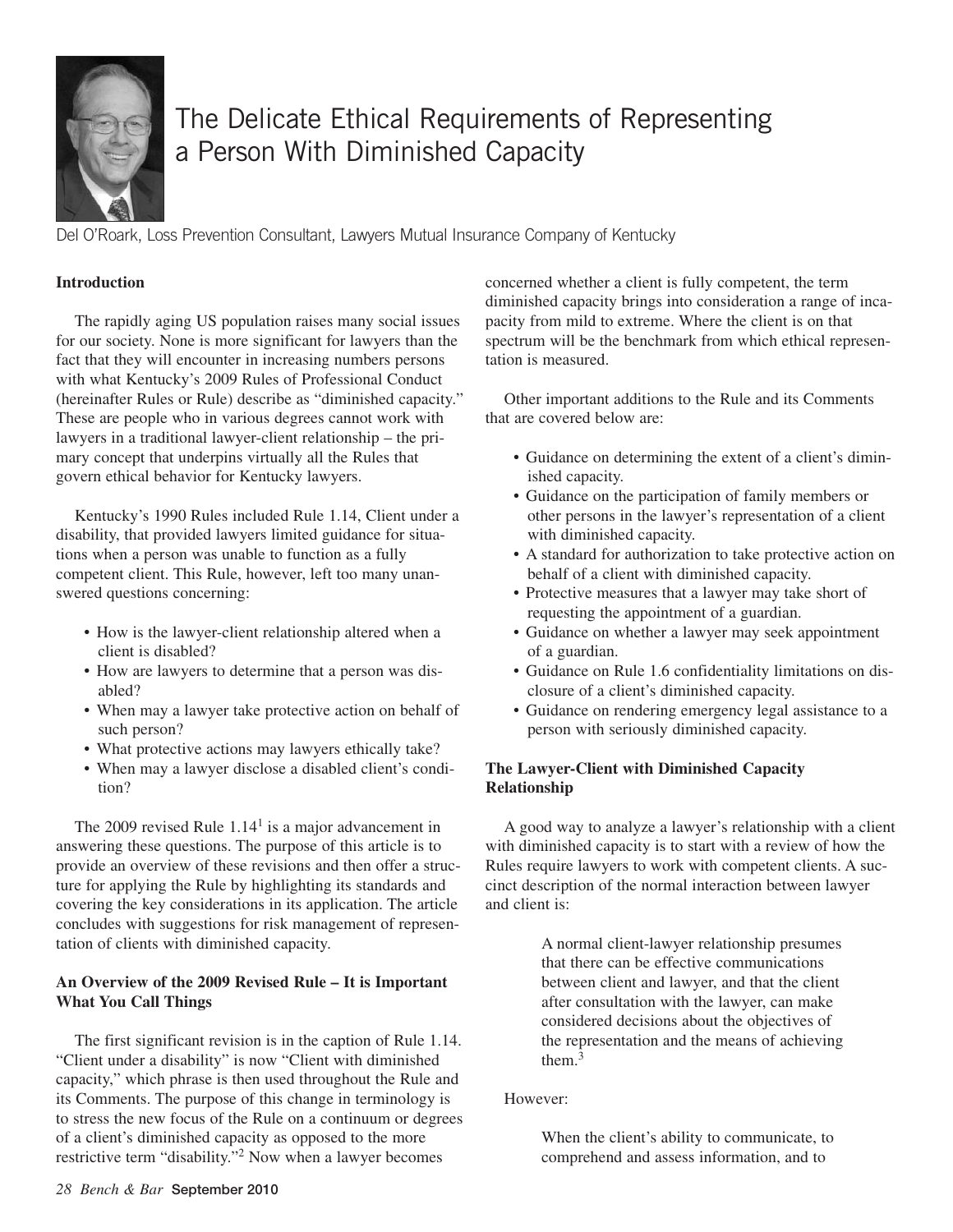make reasoned decisions is partially or completely diminished, maintaining the ordinary relationship in all respects may be difficult or impossible.4

This breakdown in the normal relationship invokes Rule 1.14 that establishes the overarching requirement that a lawyer's primary duty is to, as far as reasonably possible, maintain a normal lawyer-client relationship with a client with diminished capacity.<sup>5</sup> The Comments to the Rule embellish this requirement as follows:

> Comment (1): The normal client-lawyer relationship is based on the assumption that the client, when properly advised and assisted, is capable of making decisions about important matters. When the client is a minor or suffers from a diminished mental capacity, however, maintaining the ordinary client-lawyer relationship may not be possible in all respects. In particular, a severely incapacitated person may have no power to make legally binding decisions. Nevertheless, a client with diminished capacity often has the ability to understand, deliberate upon, and reach conclusions about matters affecting the client's own well-being. For example, children as young as five or six years of age, and certainly those of ten or twelve, are regarded as having opinions that are entitled to weight in legal proceedings concerning their custody. So also, it is recognized that some persons of advanced age can be quite capable of handling routine financial matters while needing special legal protection concerning major transactions.

> Comment (2): The fact that a client suffers a disability does not diminish the lawyer's obligation to treat the client with attention and respect. Even if the person has a legal representative, the lawyer should as far as possible accord the represented person the status of client, particularly in maintaining communication.

Examples of lawyers found not to have maintained a normal relationship as far as reasonably possible are:

- Lawyer failed to abide by client's estate planning objectives after being informed of client's medical and mental disability.
- Lawyer conducted only one telephone discussion with incapacitated client before filing voluntary conservatorship proceedings, provided inadequate representation during the call, and thereafter had no direct communication with the client.
- Order appointing guardian reversed because lawyer failed to develop a strategy in collaboration with the incapacitated client for solving the legal problems of the client.

• Lawyer failed to adequately represent client in guardianship proceedings when, in name of client's best interests, and contrary to client's wishes, lawyer waived client's statutory right to be present at trial, made recommendations to the court that contravened client's wishes, sought to prevent hearing on the issue of disability, and objected to all testimony on the  $i$ ssue.<sup>6</sup>

What reasonably normal relations should be with a client with diminished capacity will always turn on the unique facts of the client's condition. There is no substitute for good judgment in deciding what that is. What is clear is that to comply with Rule 1.14 an effort must be made to communicate with the client and ascertain the client's views of the matter. To this end ABA Formal Opinion 96-404 (8/2/1996) advises that "the lawyer should continue to treat the client with attention and respect, attempt to communicate and discuss relevant matters, and continue as far as reasonably possible to take action consistent with the client's decisions and directions." The opinion stresses that the fact that a lawyer believes a client's judgment is in error or is ill considered does not per se mean the client is unable to adequately act in his own interest. The lawyer should not substitute his judgment for "what is in the client's best interest [because this] robs the client of autonomy and is inconsistent with the principles of the 'normal' relationship."

## **What Constitutes a Reasonable Belief that a Client has Diminished Capacity?**

As accomplished as we lawyers see ourselves, there are few of us with the qualifications to unilaterally determine when a person has diminished capacity except when representing minors, when a client has a legal representative or guardian at the inception of a representation, and the more extreme cases of obvious mental or physical problems. Eccentricity, odd behavior, contrariness, decisions against interest, and other traits that a lawyer may find questionable in a client are not the same thing as diminished capacity. Reasonable belief is the lawyers standard for determining when a client's condition moves from difficult to the level of diminished capacity. As an aid in applying this standard the following is offered:

> Rule 1.0, Terminology, provides these definitions for belief and reasonable belief:

"Belief" or "believes" denotes that the person involved actually supposed the fact in question to be true. A person's belief may be inferred from circumstances.

"Reasonable belief" or "reasonably believes" when used in reference to a lawyer denotes that the lawyer believes the matter in question and that the circumstances are such that the belief is reasonable.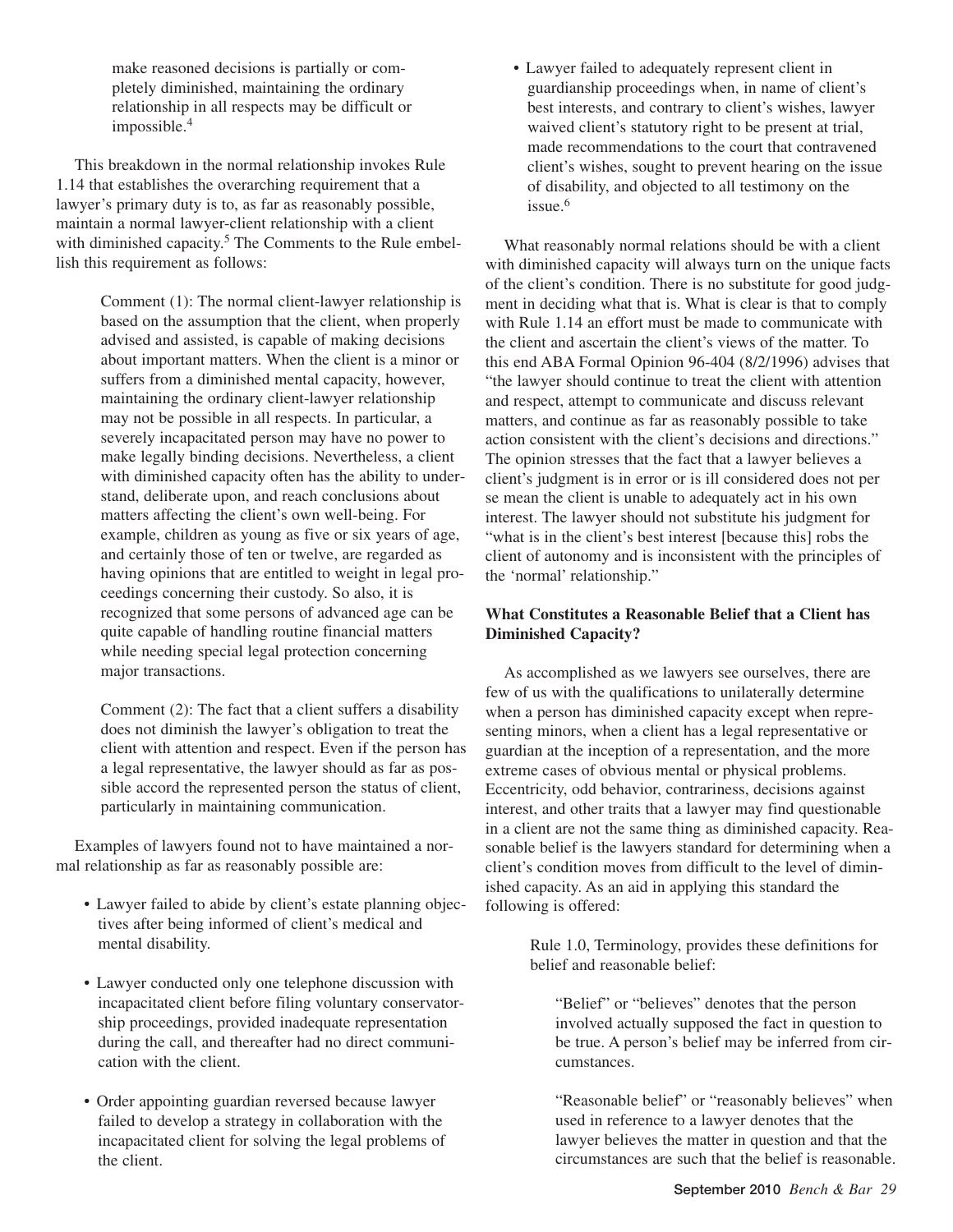*The Restatement of the Law — The Law Governing Lawyers* (hereinafter *Restatement*) helpfully elaborates on a reasonable belief of diminished capacity as follows:

A lawyer should act only on a reasonable belief, based on appropriate investigation, that the client is unable to make an adequately considered decision rather than simply being confused or misguided. Because a disability may vary from time to time, the lawyer must reasonably believe that the client is unable to make an adequately considered decision without prejudicial delay.

A lawyer's reasonable belief depends on the circumstances known to the lawyer and discoverable by reasonable investigation. Where practicable and reasonably available professional evaluation of the client's capacity may be sought.

….

Careful consideration is required of the client's circumstances, problems, needs, character, and values, including interests of the client beyond the matter in which the lawyer represents the client.<sup>7</sup>

Comment (6) to Rule 1.14 advises that in assessing a client for diminished capacity, a lawyer in appropriate circumstances may seek guidance from an appropriate diagnostician and should consider:

- The client's ability to articulate reasoning leading to a decision.
- The variability of the client's state of mind and ability to appreciate consequences of a decision.
- The substantive fairness of a decision.
- The consistency of a decision with the known longterm commitments and values of the client.

In investigating whether a client has diminished capacity, a lawyer may obtain relevant information from sources such as family and friends, concerned parties, health care providers, social services, and court-appointed professionals.<sup>8</sup> The one thing to be sure not to do is to jump to conclusions or fail to thoroughly investigate. A Washington lawyer received an 18-month suspension from practice for filing a petition for appointment of a guardian for a client he asserted was incompetent based on his personal judgment without conducting any formal investigation into the client's medical or psychological state. There was no evidence the lawyer consulted the client's healthcare providers or talked with people in her community. The last date that the lawyer personally talked to the client was nearly two months before filing the petition. A dissenting justice wanted to disbar the lawyer.<sup>9</sup>

## **What Should a Lawyer Do When the Reasonably Normal Lawyer-Client Relationship Breaks Down?**

The best situation for a lawyer representing a client with diminished capacity is that by sensitive and careful communication a reasonably normal lawyer-client relationship is maintained throughout the representation. When this relationship breaks down, the issue becomes may the lawyer now make necessary decisions for the incapacitated client or must decisions be reached by following the Rule 1.14 guidance for taking protective action.

The *Restatement* would allow a lawyer representing an incapacitated client without a guardian or legal representation to "pursue the lawyer's reasonable view of the client's objectives or interest as the client would define them if able to make adequately considered decisions on the matter, even if the client expresses no wishes or gives contrary instructions."10

The 1990 Rule 1.14 Comments included language that also suggested that if the client had no guardian or legal representative, a lawyer had some undefined authority to make decisions for the client. This language, however, was deleted from the 2009 Rule 1.14 Comments with the explanation that it is unclear when it is appropriate for a lawyer to act for an incapacitated client and what the limits on any such action would be.11 Therefore, notwithstanding the *Restatement* position, Kentucky lawyers are best advised not to be aggressive in encroaching on decisions reserved for clients by Rule 1.2, Scope of representation and allocation of authority between client and lawyer, and follow the guidance in Rule 1.14 for taking protective action on behalf of a client with diminished capacity.

#### **Taking Protective Action**

Major improvements in the 2009 Rule 1.14 are the added provisions on when and how lawyers should proceed in taking action to protect the interests of a client with diminished capacity. The Rule now contains a standard or trigger for when protective action may be taken and three new Comments with guidance on assessing a client's capacity and selecting the most appropriate protective action. It divides protective action into two categories – those protective actions short of seeking appointment of a guardian and the more drastic step of seeking the appointment of guardian ad litem, conservator, or general guardian.

## *When may protective action be taken?*

Rule 1.14 answers this question specifically:

(b) When the lawyer reasonably believes that the client has diminished capacity, is at risk of substantial physical, financial or other harm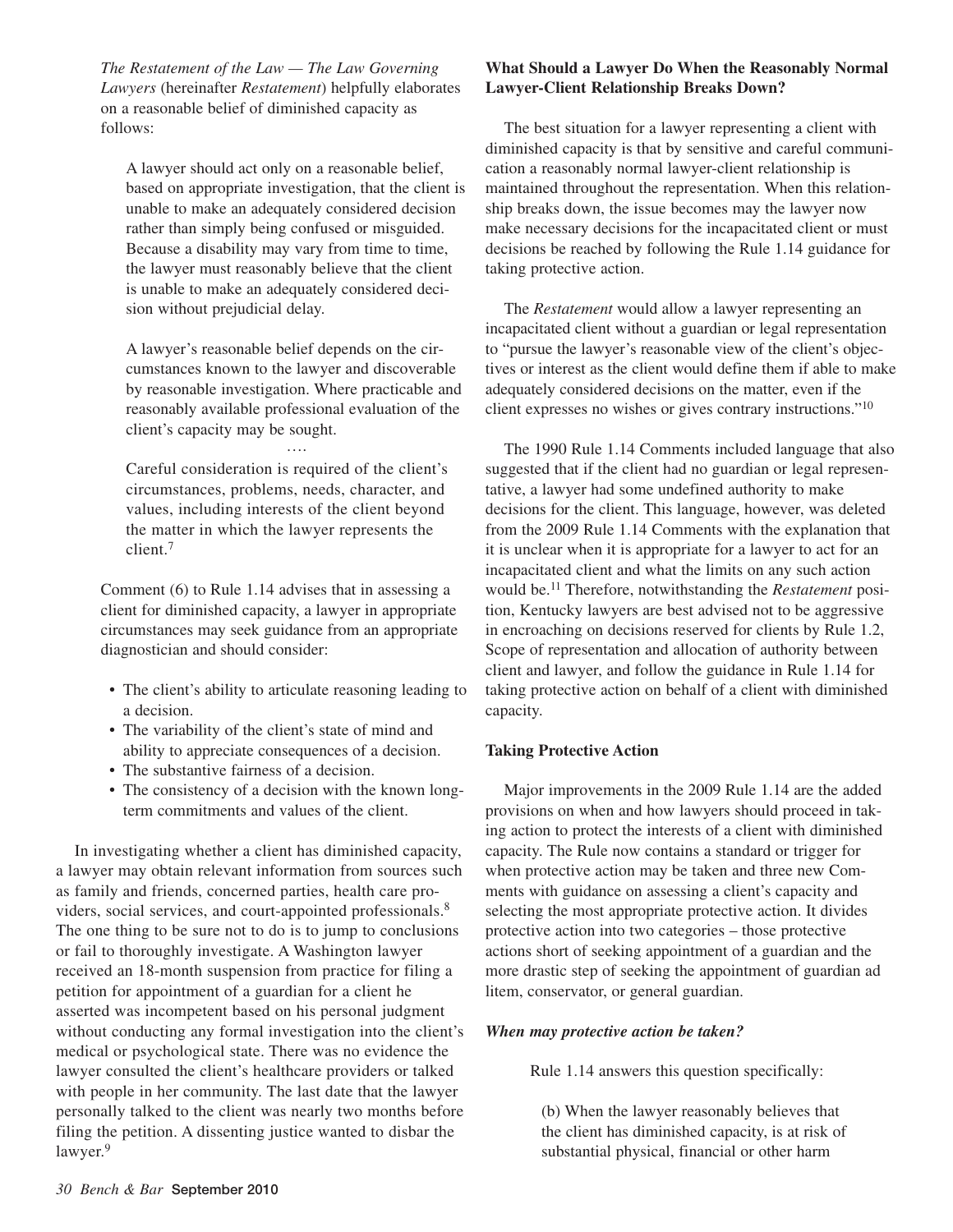unless action is taken and cannot adequately act in the client's own interest, the lawyer may take reasonably necessary protective action, including consulting with individuals or entities that have the ability to take action to protect the client and, in appropriate cases, seeking the appointment of a guardian ad litem, conservator or guardian.

## *Protective actions short of seeking the appointment of guardian ad litem, conservator, or general guardian.*

The first step in determining what protective action to take is to assess the degree of the client's diminished capacity. See the analysis above on reasonable belief for determining whether a client has diminished capacity and in what degree. Once the conclusion is reached that protective action is necessary, a lawyer should follow the basic rule that the least restrictive action under the circumstances that will serve the client's needs should be selected.<sup>12</sup> Rule 1.14, Comment  $(5)$ incorporates this principle as follows:

> In taking any protective action, the lawyer should be guided by such factors as the wishes and values of the client to the extent known, the client's best interests and the goals of intruding into the client's decision-making autonomy to the least extent feasible, maximizing client capacities and respecting the client's family and social connections.

Comment (5) includes this list of protective actions short of seeking the appointment of a guardian:

- Consulting with family members.
- Using a reconsideration period to permit clarification or improvement of the client's circumstances.
- Using voluntary surrogate decision-making tools such as durable powers of attorney.
- Consulting with support groups, professional services, and adult-protective agencies.
- Other individuals or entities that have the ability to protect the client.

## *Seeking the appointment of guardian ad litem, conservator, or general guardian.*

Comment (7) provides this guidance when considering whether to seek a guardian for the diminished capacity client:

If a legal representative has not been appointed, the lawyer should consider whether appointment of a guardian ad litem, conservator or guardian is necessary to protect the client's interests. Thus, if a client with diminished capacity has substantial property that should be sold

for the client's benefit, effective completion of the transaction may require appointment of a legal representative. In addition, rules of procedure in litigation sometimes provide that minors or persons with diminished capacity must be represented by a guardian or next friend if they do not have a general guardian. In many circumstances, however, appointment of a legal representative may be more expensive or traumatic for the client than circumstances in fact require. Evaluation of such circumstances is a matter entrusted to the professional judgment of the lawyer. In considering alternatives, however, the lawyer should be aware of any law that requires the lawyer to advocate the least restrictive action on behalf of the client.

When seeking the appointment of a guardian, it is still required that the least drastic protective action be selected. For example, if the representation concerns litigation, a guardian ad litem is the appropriate protective action – not a general guardian to take overall control of the client's affairs.13

There are a number of ethical considerations involved in seeking the appointment of a guardian that are beyond the scope of this article. The ABA/BNA Lawyers' Manual on Professional Conduct provides a good analysis of these issues in its Lawyer-Client Relationship chapter, Client With Diminished Capacity, at 31:601, 609. This is the place to begin research.

## **Disclosing Diminished Capacity**

Disclosing a client's diminished capacity is one of the most difficult decisions that lawyers can face. Ill-considered disclosure can be unnecessarily embarrassing for the client, worsen his condition, create complications for maintaining a reasonably normal relationship with the client, and even lead to undesired efforts by others to appoint a guardian for or institutionalize the client when the client's condition does not require such drastic action. Rule 1.14 now includes helpful new guidance for applying Rule 1.6's confidentiality requirements in diminished capacity client representations. Paragraph (c) of Rule 1.14 provides:

Information relating to the representation of a client with diminished capacity is protected by Rule 1.6. When taking protective action pursuant to paragraph (b), the lawyer is impliedly authorized under Rule 1.6(a) to reveal information about the client, but only to the extent reasonably necessary to protect the client's interests.

Comment (8) to the Rule amplifies this guidance as follows:

Disclosure of the client's diminished capacity could adversely affect the client's interests. For example, raising the question of diminished capacity could, in some circumstances, lead to proceedings for involuntary commitment.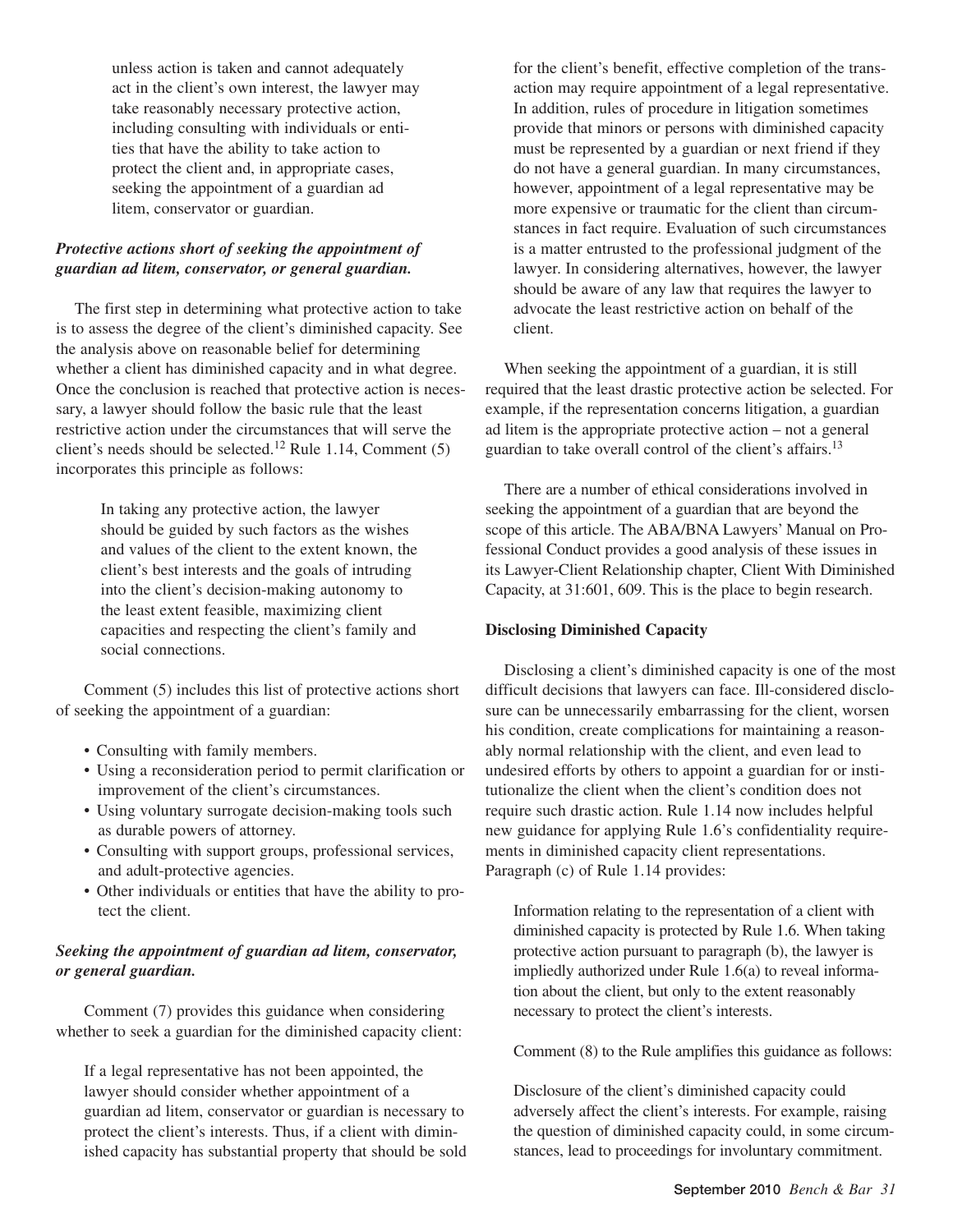Information relating to the representation is protected by Rule 1.6. Therefore, unless authorized to do so, the lawyer may not disclose such information. When taking protective action pursuant to paragraph (b), the lawyer is impliedly authorized to make the necessary disclosures, even when the client directs the lawyer to the contrary. Nevertheless, given the risks of disclosure, paragraph (c) limits what the lawyer may disclose in consulting with other individuals or entities or seeking the appointment of a legal representative. At the very least, the lawyer should determine whether it is likely that the person or entity consulted with will act adversely to the client's interests before discussing matters related to the client. The lawyer's position in such cases is an unavoidably difficult one.14

# **Emergency Legal Assistance for a Nonclient with Seriously Diminished Capacity**

Lawyers from time to time are consulted by a person with obvious seriously diminished capacity who desperately needs legal assistance. Recognizing the incapacity, a lawyer may reasonably decide not to consult further with that person. The moral, if not ethical, problem for the lawyer is the person is then left exposed to potentially irreparable harm. Is there some limited scope of representation the lawyer can assume to help the person get the legal assistance needed? Rule 1.14 now answers this question in its Comments:

> (9) In an emergency where the health, safety or a financial interest of a person with seriously diminished capacity is threatened with imminent and irreparable harm, a lawyer may take legal action on behalf of such a person even though the person is unable to establish a client-lawyer relationship or to make or express considered judgments about the matter, when the person or another acting in good faith on that person's behalf has consulted with the lawyer. Even in such an emergency, however, the lawyer should not act unless the lawyer reasonably believes that the person has no other lawyer, agent or other representative available. The lawyer should take legal action on behalf of the person only to the extent reasonably necessary to maintain the status quo or otherwise avoid imminent and irreparable harm. A lawyer who undertakes to represent a person in such an exigent situation has the same duties under these Rules as the lawyer would with respect to a client.

> (10) A lawyer who acts on behalf of a person with seriously diminished capacity in an emergency should keep the confidences of the person as if dealing with a client, disclosing them only to the extent necessary to accomplish the intended protective action. The lawyer should disclose to any tribunal involved and to any other counsel involved the nature of his or her relationship with the person. The lawyer should take steps to regularize the relationship or implement other protective solutions as soon as possible. Normally, a lawyer would not seek

compensation for such emergency actions taken.

Apparently the Comments presume that the diminished capacity of the person is so severe that it is patently obvious and no investigation is necessary – reasonable belief is a given. I found no authority on this point or on applying the emergency legal assistance Rule 1.14 Comments to a case. Whether this means that there have been few problems with them, or that lawyers are not using them is a matter of conjecture. Note that if emergency action is taken, the lawyer has the fiduciary duties of a lawyer-client relationship for the limited scope of representing the person in acquiring emergency legal assistance. If the person with diminished capacity consulting the lawyer is a prospective client and no emergency action is taken, Rule 1.18, Duties to prospective client, applies to the consultation.

## **Special Considerations**

*Involvement of family members:* Family members may become involved in the representation of a client with diminished capacity in three ways. First, the client may ask for family members to participate in the matter. Second, a lawyer may consult family members in taking protective action. Rule 1.14 Comment (3) provides this guidance:

> The client may wish to have family members or other persons participate in discussions with the lawyer. When necessary to assist in the representation, the presence of such persons generally does not affect the applicability of the attorney-client evidentiary privilege. Nevertheless, the lawyer must keep the client's interests foremost and, except for protective action authorized under paragraph (b), must look to the client, and not family members, to make decisions on the client's behalf.

The third way in which family members can become involved in a representation is by paying the lawyer's fees. This is permissible per Rule 5.4(c) that provides:

> A lawyer shall not permit a person who recommends, employs, or pays the lawyer to render legal services for another to direct or regulate the lawyer's professional judgment in rendering such legal services.15

*Withdrawal:* A lawyer's fiduciary duty of loyalty when representing a client with diminished capacity requires that the lawyer not consider withdrawing except under the most extreme cases of a breakdown in the relationship. ABA Formal Opinion 96-404 offers this helpful analysis of the issue:

> [W]hile withdrawal in these circumstances solves the lawyer's dilemma, it may leave the impaired client without help at a time when the client needs it most. The particular circumstances may also be such that the lawyer cannot withdraw without prejudice to the client. For instance, the client's incompetence may develop in the middle of a pending matter and substitute counsel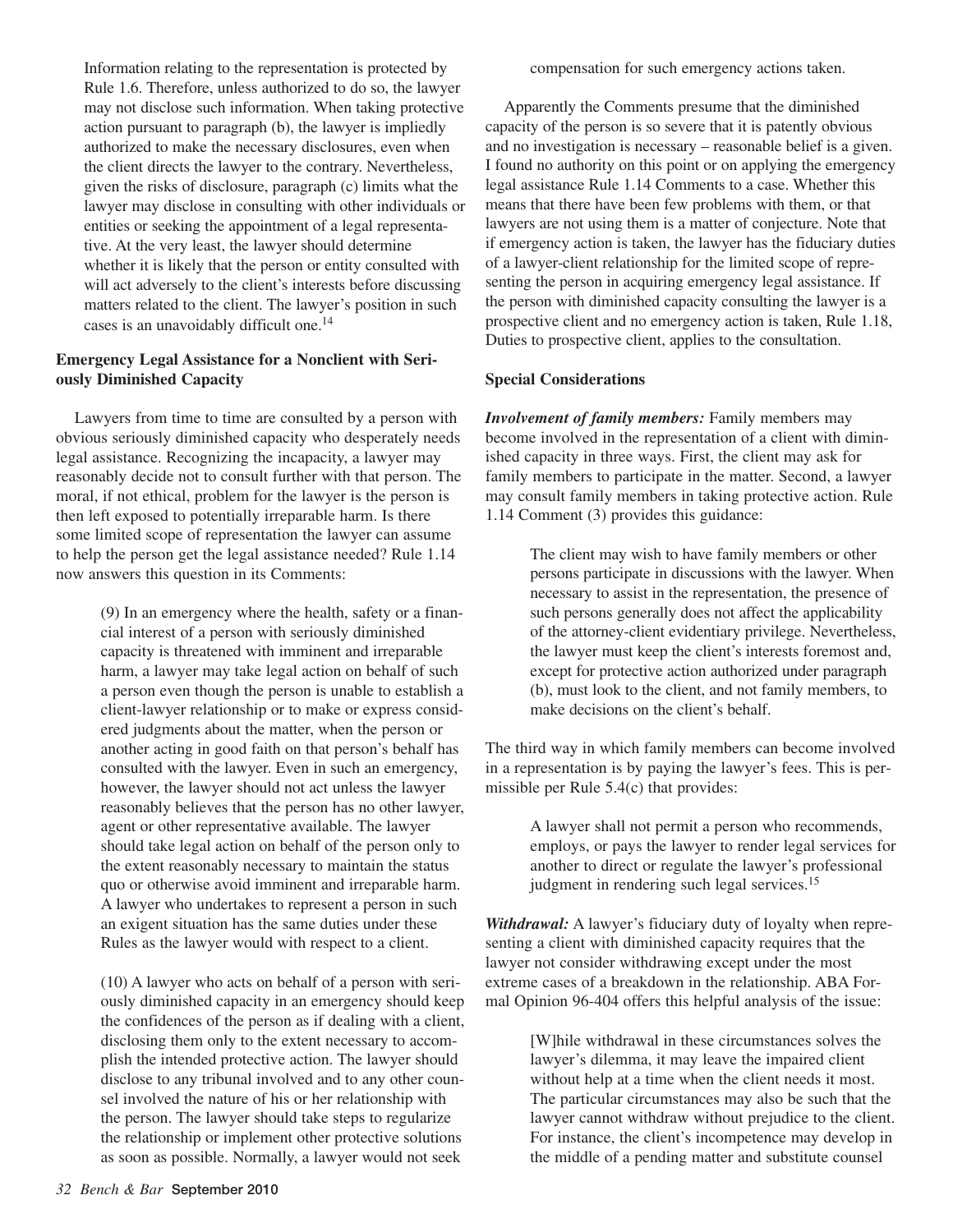may not able to represent the client effectively due to the inability to discuss the matter with the client. Thus, without concluding that a lawyer with an incompetent client may never withdraw, the Committee believes the better course of action, and the one most likely to be consistent with Rule 1.16(b) [Declining or terminating representation], will often be for the lawyer to stay with the representation and seek appropriate protective action on behalf of the client. (*footnotes omitted*)

*Discharge:* Clients with diminished capacity may discharge their lawyer. The main ethics consideration for a discharged lawyer is covered in Comment (6) to Rule 1.16, Declining or terminating representation:

> If the client has severely diminished capacity, the client may lack the legal capacity to discharge the lawyer, and in any event the discharge may be seriously adverse to the client's interests. The lawyer should make special effort to help the client consider the consequences and may take reasonably necessary protective action as provided in Rule 1.14.16

Discharge by a client with diminished capacity has been considered in one KBA ethics opinion. KBA E-314 (1986) gave a qualified yes to the inquiry of a discharged lawyer on whether he could initiate conservatorship proceedings for his now former client because he believed the former client was under undue influence by successor counsel.

*Substantive law:* It is important to consider that substantive law requirements may apply to a representation of a client with diminished capacity. This can be the case in representing minors or other incapacitated or vulnerable persons. Substantive law overrides ethics rules. Thus, in situations when Rule 1.14 would not permit disclosure of a client's diminished capacity or other confidential information, substantive law may require a lawyer to report this information to the proper authorities.<sup>17</sup>

*Criminal defense counsel:* In addition to the considerations in representing clients with diminished capacity covered in this article, criminal defense counsel must consider the impaired client's constitutional rights in determining appropriate protective action. The ABA/BNA Lawyers' Manual on Professional Conduct covers constitutional considerations for defense counsel in its chapter on Lawyer-Client Relations, Client With Diminished Capacity, 31:601 at 31:620.

## **Managing the Risk**

The risk of misunderstandings in diminished capacity client representations is large and requires heightened risk management practices. What follows are some ideas on how to manage this increased risk.

• *Letter of engagement (LOE)*: Always use a letter of engagement in diminished capacity client representations that clearly identifies who the client is, the scope of the engagement, the fee agreement, and any special instructions. In the scope paragraphs cover specifically what will be done and what will not be done for the client. An example of a special instruction is client consent to reveal confidential information. It will usually be necessary to modify the language of a standard LOE to an easy to read/easy to understand format tailored to the ability of the client to comprehend.

- *Fee Agreement*: Do all that can be done in the LOE to avoid fee issues. Ask for a substantial "evergreen" retainer at the inception of the representation. Charge a fixed fee collected in advance, if that is feasible. Keep in mind that withdrawing from representing a diminished capacity client is problematic. Withdrawing and suing the client for fees carries a great risk of both a malpractice claim and a bar complaint – a losing proposition for a lawyer when the adversary is a client with diminished capacity that the lawyer has dropped.
- *Document the file*: Meticulously document the file. It is always prudent to follow up with a letter every tough issue consultation with a client that includes what was discussed, advice given, and the client's decision or instructions. With diminished capacity clients consider going one step further and sending a letter after every consultation tailored to the client's ability to understand. At a minimum document the file after every consultation with the client.
- *Conflicts of interest*: Be alert for conflicts of interest. These can be intergenerational conflicts of interest centering on preservation of assets of the client that arise when family members participate in discussions with the lawyer; spousal conflicts in estate planning and divorce matters; and fiduciary conflicts when a lawyer represents a fiduciary or is a fiduciary.
- *Make a comprehensive review of the matter just before filing suit*: It is always difficult to withdraw from representation of a diminished capacity client, but even more so once a suit is filed. Just prior to filing suit carefully review the situation to resolve any issues such as whether the client's condition has progressed to the point that a guardian ad litem should be appointed, whether the relationship has deteriorated to the point that the lawyer cannot adequately represent the client, and any shortfall in the payment of agreed fees.
- *Do not forget to check for substantive law requirements and changes in the law applicable to representations of diminished capacity clients.* A recent example of the importance of keeping up with the law on representing clients with diminished capacity is the Kentucky Supreme Court decision in *Branham v. Stewart* (No. 2007-SC-000250-DG,